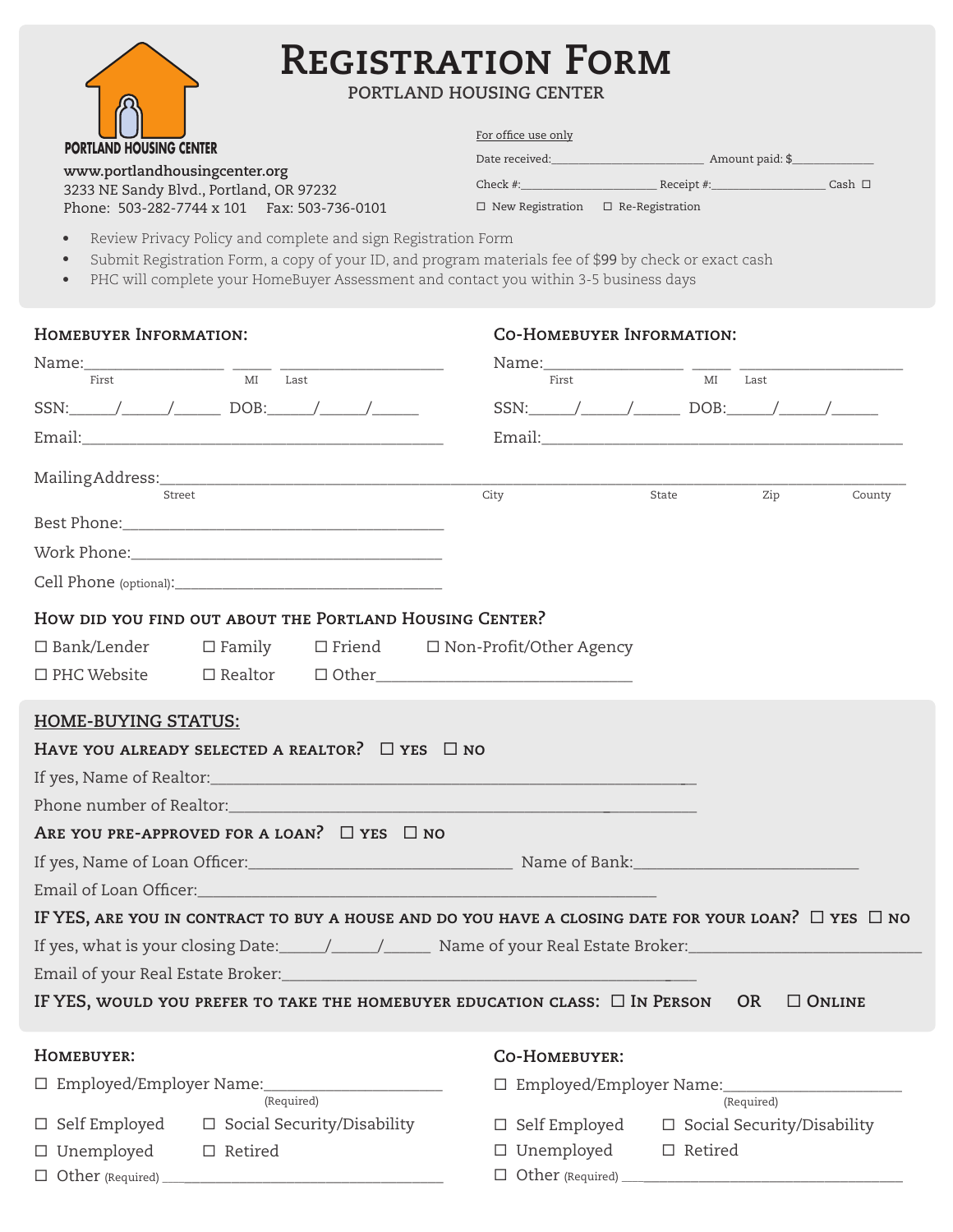#### **Homebuyer (continued):**

**Co-Homebuyer (continued): Gross Monthly Income** (Before Taxes)\_\_\_\_\_\_\_\_\_\_\_\_\_\_\_\_\_\_\_\_ **Primary Language:\_\_\_\_\_\_\_\_\_\_\_\_\_\_\_\_\_\_\_\_\_\_\_\_\_\_\_\_\_\_\_\_\_\_ Country of Birth:**\_\_\_\_\_\_\_\_\_\_\_\_\_\_\_\_\_\_\_\_\_\_\_\_\_\_\_\_\_\_\_\_\_\_\_\_ Gender: □ Male □ Female **Primary Race:**  Alaskan Indian/Native American  $\Box$  Asian □ Black or African American □ Native Hawaiian/Other Pacific Islander □ White American Indian/Alaskan Native and Black or African American □ American Indian/Alaskan Native and White  $\Box$  Asian and White □ Black/African American and White  $\Box$  Other **Secondary Race:**  □ African  $\Box$  Asian Black/African American  $\square$  Latino/Hispanic  $\Box$  Middle Eastern □ Native American/Alaskan Native  $\square$  Native Hawaiian/Pacific Islander □ Slavic □ White Declined to Answer  $\square$  None **Please specify if you are:** □ Hispanic □ Non-Hispanic **Disabled:** □ Yes □ No **Veteran:** □ Yes □ No **Migrant Farmworker:** □ Yes □ No **Gross Monthly Income** (Before Taxes)\_\_\_\_\_\_\_\_\_\_\_\_\_\_\_\_\_\_\_\_ **Primary Language:\_\_\_\_\_\_\_\_\_\_\_\_\_\_\_\_\_\_\_\_\_\_\_\_\_\_\_\_\_\_\_\_\_\_ Country of Birth:**\_\_\_\_\_\_\_\_\_\_\_\_\_\_\_\_\_\_\_\_\_\_\_\_\_\_\_\_\_\_\_\_\_\_\_\_ Gender: □ Male □ Female **Primary Race:**  Alaskan Indian/Native American  $\Box$  Asian □ Black or African American Native Hawaiian/Other Pacific Islander White American Indian/Alaskan Native and Black or African American American Indian/Alaskan Native and White  $\Box$  Asian and White □ Black/African American and White  $\Box$  Other **Secondary Race:**  □ African  $\Box$  Asian □ Black/African American  $\square$  Latino/Hispanic  $\Box$  Middle Eastern □ Native American/Alaskan Native □ Native Hawaiian/Pacific Islander □ Slavic □ White Declined to Answer □ None **Please specify if you are:** □ Hispanic □ Non-Hispanic **Disabled:** □ Yes □ No **Veteran:** □ Yes □ No **Migrant Farmworker:** □ Yes □ No

Applicant Name:

#### **Household Type:**

Married with children Unrelated Adults

 $\Box$  Other

#### **Housing Status:**

□ Own □ Rent □ Do Not Pay Rent (Current Rent:

(Applicant(s) have not owned a home in the last three years)

 $\square$  Single adult, no children  $\square$  Married without children

- 
- $\Box$  Female-headed single parent household  $\Box$  Male-headed single parent household

Are you a first time homebuyer?  $\Box$  Yes  $\Box$  No Are you on Section 8/Public Housing?  $\Box$  Yes  $\Box$  No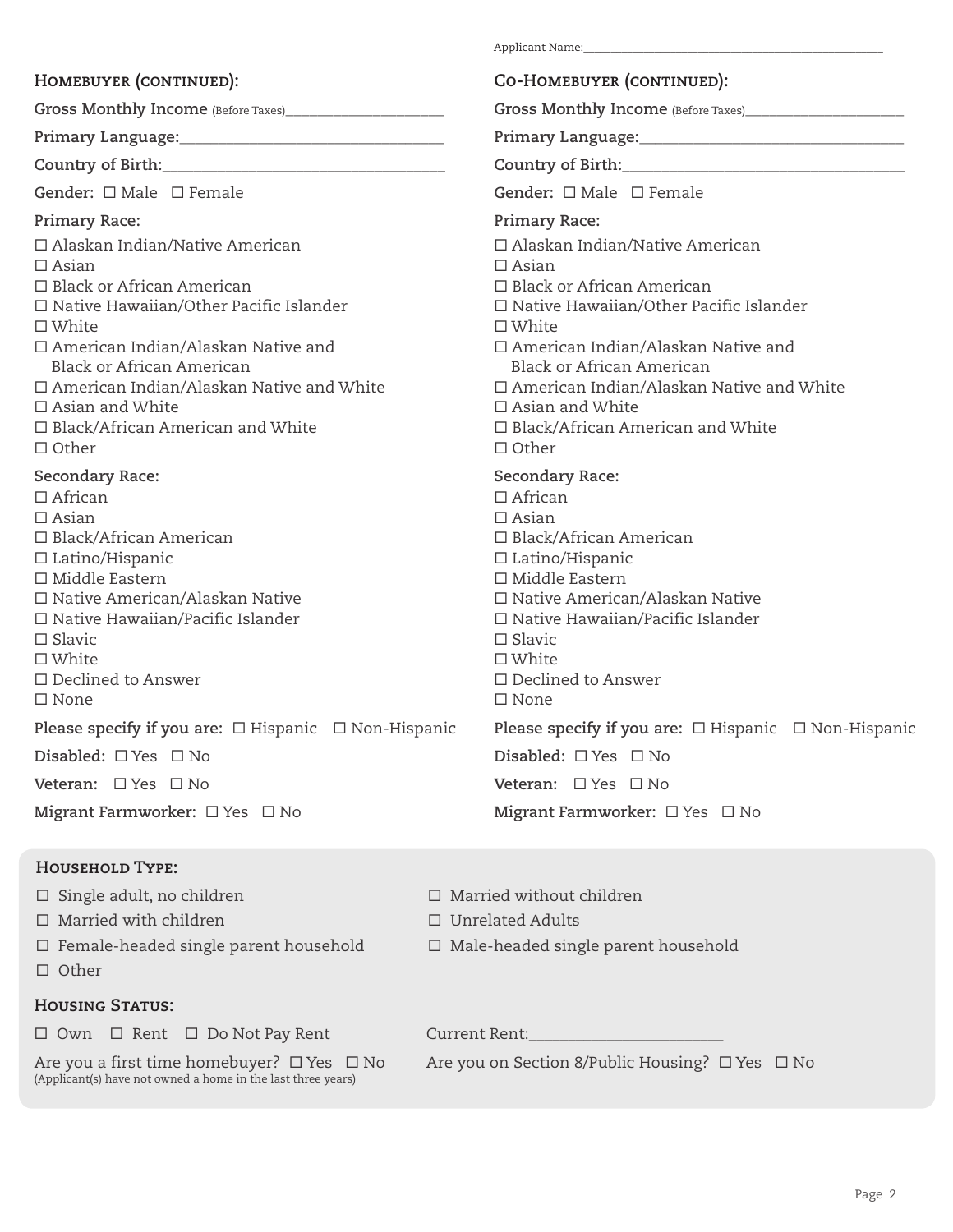Applicant Name:

#### **Income Certification:**

For the next 12 months, what is your estimated TOTAL HOUSEHOLD INCOME \$

*(Total household income is defined as gross income, before any payroll deductions of wages and salaries. Include all sources of income for ALL household members including wages and salaries, overtime pay, commissions, bonuses, tips, unemployment, and social security and pension income, the income from assets, and the net income from the operation of any business. Copies of pay stubs and tax returns may be requested to verify income.)*

| Total number of people in household: | Number of dependents (children under 18): |
|--------------------------------------|-------------------------------------------|
|--------------------------------------|-------------------------------------------|

Ages of dependents:\_\_\_\_\_\_\_\_\_\_\_\_\_\_\_\_\_\_\_\_\_\_\_\_\_\_\_\_\_\_\_\_\_\_\_\_ Are any children/others in house disabled? Yes No

Do you currently have any savings?  $\Box$  Yes  $\Box$  No How much?

#### **Additional information that would help us in completing your HomeBuyer Assessment:**



#### **Authorization:**

I authorize the Portland Housing Center to:

- 1. Pull my credit report to review my credit file for housing counseling in connection with my pursuit of a loan to purchase real property; and
- 2. Pull my credit report and review my credit file for informational inquiry purposes; and
- 3. Obtain a copy of the Good Faith Estimate and HUD-1 settlement statement when I purchase a home from the lender who made me a loan or the title company that closed the loan.

#### **Disclosure:**

#### **I/we acknowledge receipt of the Portland Housing Center Privacy Policy and understand the privacy options.**

I understand that the Portland Housing Center provides home buyer education and counseling services as well as mortgage financing. I further understand that the housing counseling services provided at the Portland Housing Center, while designed to assist in becoming mortgage-ready, do not direct or restrict me to particular professionals, lenders or loan products, and that I am under no obligation to utilize the Portland Housing Center mortgage financing products or the products or services of any of PHC's partners. I understand that the Portland Housing Center encourages me to choose mortgage financing that meets my needs and is in my best interest.

#### **Verification:**

I hereby certify that the information provided is true and accurate to the best of my knowledge, and if asked can prove accuracy of the information. I understand that I may be asked to provide paystubs and other documentation of income. I understand the materials fee I am paying is *non-refundable*. I identify the person(s) signing the registration form to be the customer/s receiving services from the Portland Housing Center.

| HOMEBUYER SIGNATURE:           |                                                                   |                 |                                                        | DATE:                                                                                  |               |        |
|--------------------------------|-------------------------------------------------------------------|-----------------|--------------------------------------------------------|----------------------------------------------------------------------------------------|---------------|--------|
|                                | ID Type:___________________<br>(Driver's License, ID Card, etc.)  |                 | Issue Date: $\_\_\_\_\_\_\_\_\_\_\_\_\_\_\_\_\_\_\_\_$ | Exp Date: $\frac{1}{\sqrt{1-\frac{1}{2}}}\left  \frac{1}{\sqrt{1-\frac{1}{2}}}\right $ |               |        |
| <b>CO-HOMEBUYER SIGNATURE:</b> |                                                                   |                 |                                                        | DATE:                                                                                  |               |        |
|                                | ID Type:____________________<br>(Driver's License, ID Card, etc.) | Issue Date: / / |                                                        | Exp Date: $/$ /                                                                        |               |        |
|                                |                                                                   |                 |                                                        |                                                                                        | EQUAL HOUSING | Page 3 |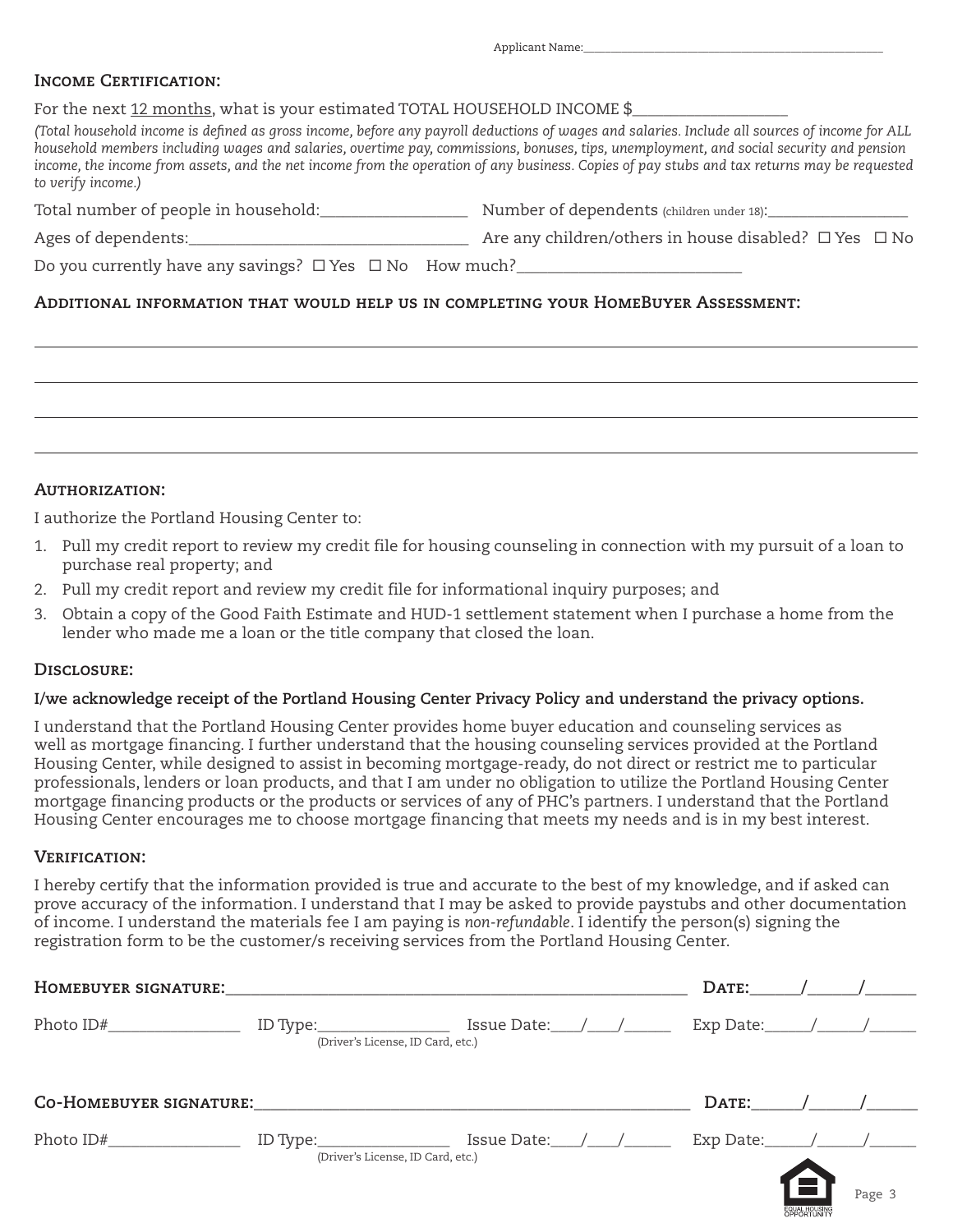| <b>FACTS</b>                                                                                                                                                                                                                                                                                                                                                                                | <b>WHAT DOES PORTLAND HOUSING CENTER</b><br>DO WITH YOUR PERSONAL INFORMATION? |  |  |  |
|---------------------------------------------------------------------------------------------------------------------------------------------------------------------------------------------------------------------------------------------------------------------------------------------------------------------------------------------------------------------------------------------|--------------------------------------------------------------------------------|--|--|--|
| Financial companies choose how they share your personal information. Federal law gives<br>consumers the right to limit some but not all sharing. Federal law also requires us to tell<br>Why?<br>you how we collect, share and protect your personal information. Please read this notice<br>carefully to understand what we do.                                                            |                                                                                |  |  |  |
| The types of personal information we collect and share depend on the product or service<br>you have with us. This information can include:<br>• Social Security number and Credit History<br>What?<br>and Account Balances<br>• Income<br>and Payment and History<br>• Assets<br>When you are no longer our customer, we continue to share your information as described<br>in this notice. |                                                                                |  |  |  |
| All financial companies need to share customers' personal information to run their<br>everyday business. In the section below, we list the reasons financial companies can share<br>How?<br>their customers' personal information; the reasons Portland Housing Center chooses to<br>share; and whether you can limit this sharing.                                                         |                                                                                |  |  |  |
| Reasons we can share your personal information:<br>Does PHC share?<br>Can you limit this sharing?                                                                                                                                                                                                                                                                                           |                                                                                |  |  |  |
| For our everyday business purposes -<br>such as to process your transactions, maintain<br>Yes<br><b>No</b><br>your account(s), respond to court orders and legal<br>investigations, or report to credit bureaus.                                                                                                                                                                            |                                                                                |  |  |  |
| For our marketing purposes -<br>Yes<br>Yes<br>to offer our products and services to you.                                                                                                                                                                                                                                                                                                    |                                                                                |  |  |  |
| For joint marketing with other financial companies.<br>No<br>No                                                                                                                                                                                                                                                                                                                             |                                                                                |  |  |  |
| For our affiliates' everyday business purposes -<br>No<br>No<br>information about your transactions and experiences.                                                                                                                                                                                                                                                                        |                                                                                |  |  |  |
| For our affiliates' everyday business purposes -<br>No<br>No<br>information about your creditworthiness.                                                                                                                                                                                                                                                                                    |                                                                                |  |  |  |
| For nonaffiliates to market to you.<br>No<br>No                                                                                                                                                                                                                                                                                                                                             |                                                                                |  |  |  |

**Questions?**

Call **503-282-7744** or go to **www.portlandhousingcenter.org**